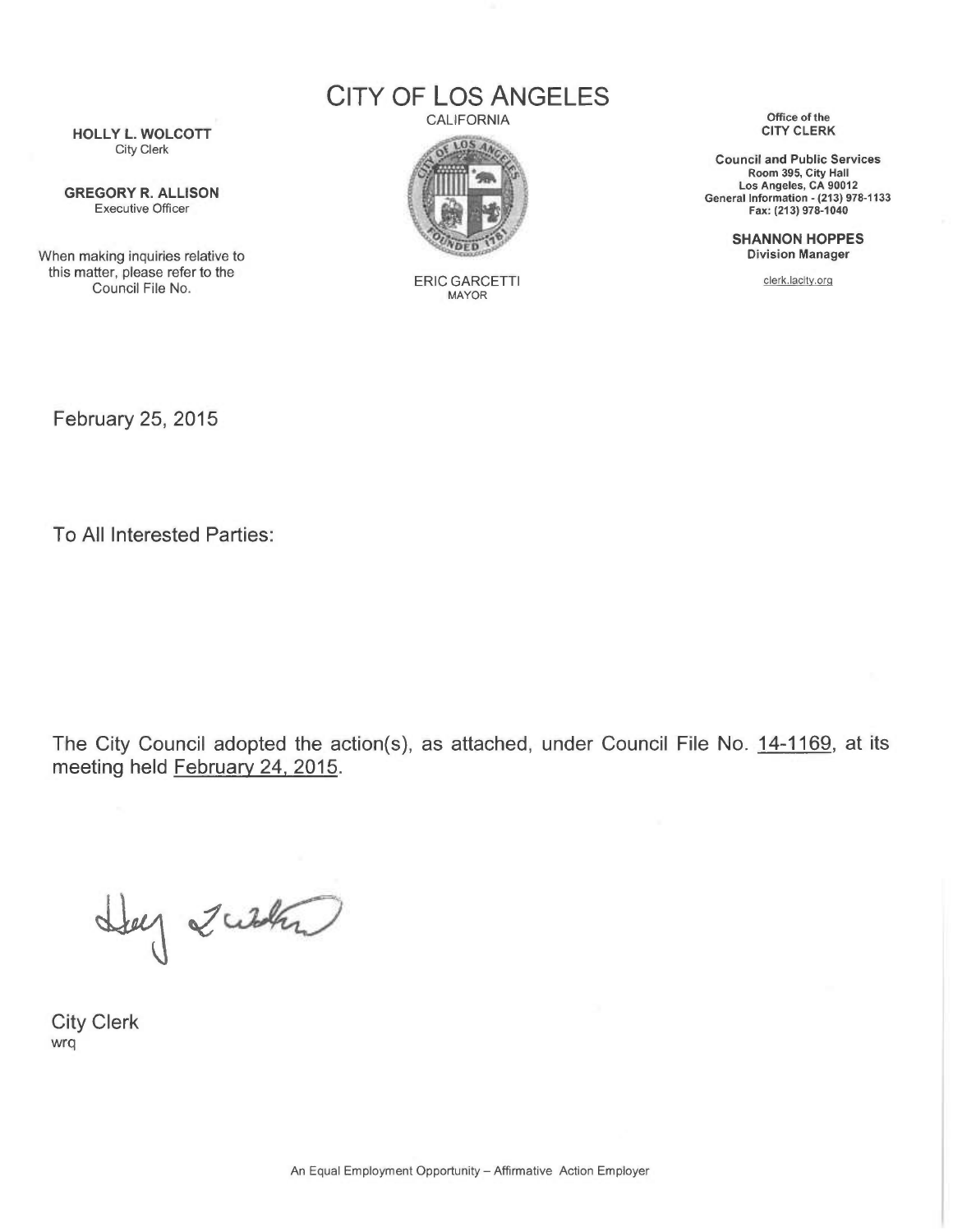### File No. 14-1169

PLANNING AND LAND USE MANAGEMENT COMMITTEE REPORT relative to the impact of the State of California's adoption of the amended California Environmental Quality Act (CEQA) guidelines implementing Senate Bill (SB) 743.

Recommendation for Council action, pursuant to Motion (Bonin — Fuentes for Huizar — O'Farrell):

INSTRUCT the Department of City Planning and the Los Angeles Department of Transportation to begin specific tasks in anticipation of the State's adoption of the amended California Environmental Quality Act (CEQA) Guidelines implementing SB 743, which will require changes in the way project impacts to the transportation network performance are determined, as follows:

- 1. Prepare and submit comments on behalf of the City in response to Office of Planning and Research's (OPR) Discussion Draft.
- 2. Prepare and present to the Transportation Committee a report on the following items:
	- a. A scope of work that the City will be required to undertake to comply with SB 743, including an implementation schedule, with specific goals and milestones, as well as a (provision for monitoring and evaluation requirements that will determine if recommended mitigations are effective.
	- b. How Vehicle Miles Traveled (VMT) will be calculated in conducting CEQA analysis.
	- c. Clarify if levels of service will continue to be used and under what circumstances.
	- d. Map the locations within the City where new VMT metric will apply based on the provisions SB 743 and OPR's draft guidelines.
	- e. Provide recommendations on additional outcomes that the City may have an interest in measuring in conducting CEQA analysis in two general categories:
		- i. An approach to CEQA analysis for both land use and transportation projects to disclose impacts.
		- ii. A new approach to project analysis that includes safety, economic development, public health, transit travel time/reliability, and other metrics.
	- f. Report on the ways the City's implementation of SB 743 will be in alignment with the proposed Mobility Element of the General Plan.
	- g. Identify any additional resources needed to support the effort, including but not limited to, grant funding opportunities.
- 3. Partner with other municipalities, counties and metropolitan planning organizations as necessary to provide both guidance and consistency in the effort.

Fiscal Impact Statement: Neither the City Administrative Officer nor the Chief Legislative Analyst has completed a financial analysis on this report.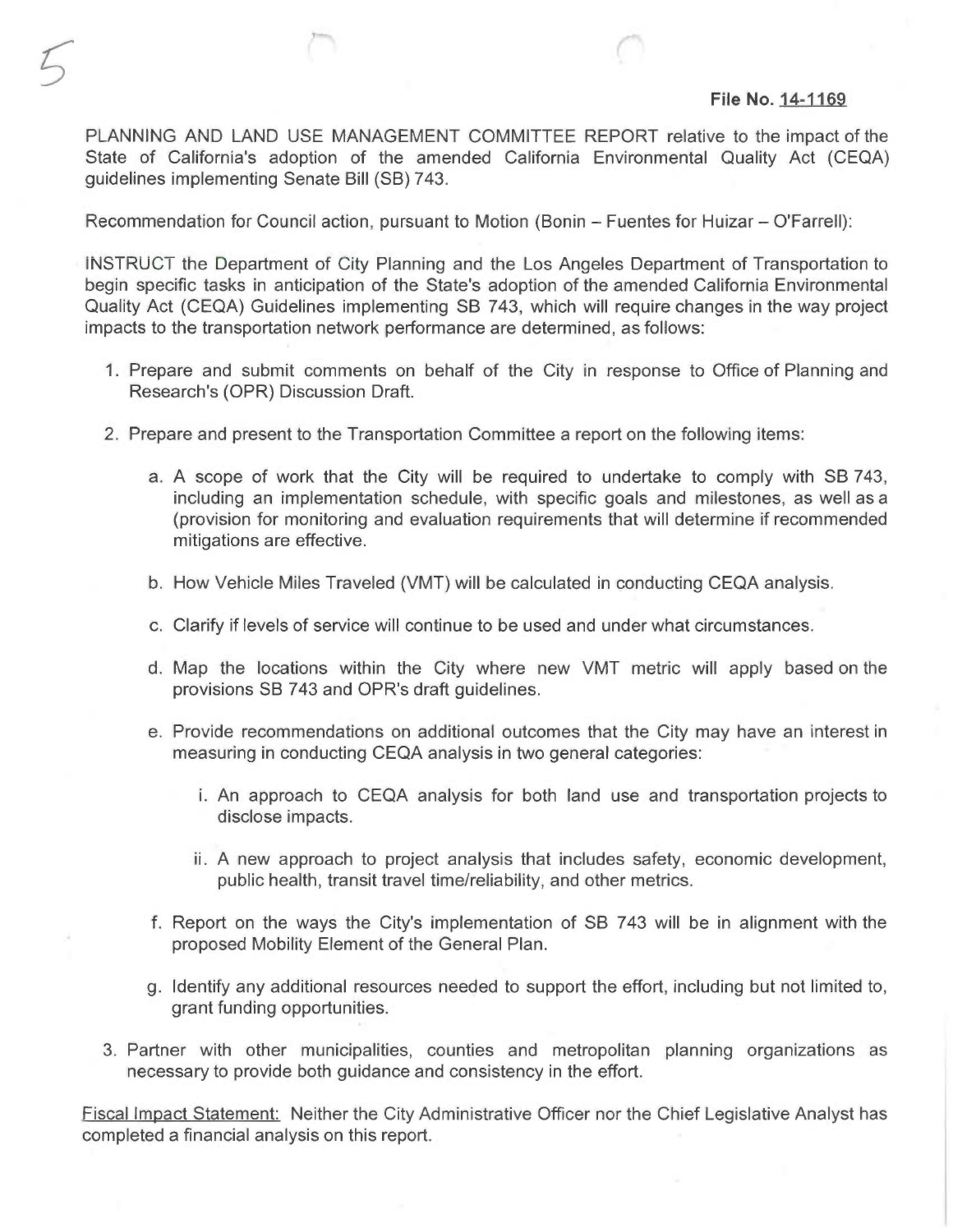## Community Impact Statement: Yes

Against: Studio City Neighborhood Council

### **Summary**

At the public hearing held on November 4, 2014, the Planning and Land Use Management Committee considered Motion (Bonin - Fuentes for Huizar - O'Farrell) relative to the impact of the State of California's adoption of the amended CEQA guidelines implementing SB 743. After an opportunity for public comment, the Committee recommended that Council approve the recommendation contained in the Motion. This matter is now forwarded to the Council for its consideration.

Respectfully Submitted,

PLANNING AND LAND USE MANAGEMENT COMMITTEE

MEMBER VOTE HUIZAR: YES CEDILLO: YES ENGLANDER: YES SG 14-1196\_rpt\_plum\_11-4-14

-NOT OFFICIAL UNTIL COUNCIL ACTS-

# ADOPTED

FEB 2 4 2015 LOS ANGELES CITY COUNCIL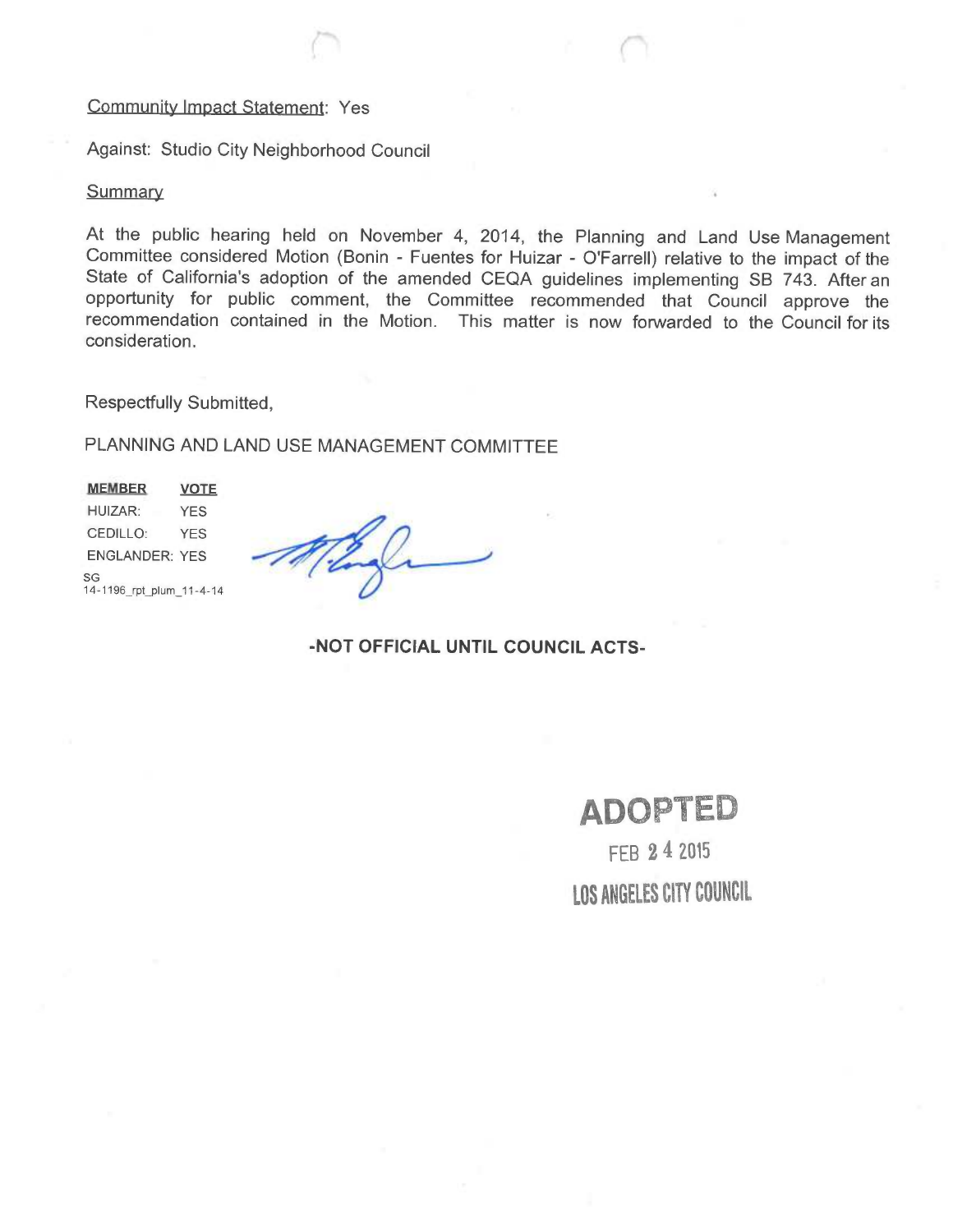### File No. 14-1169

TRANSPORTATION COMMITTEE REPORT relative to the impact of the State of California's adoption of the amended California Environmental Quality Act (CEQA) guidelines implementing Senate Bill (SB) 743.

Recommendation for Council action, as initiated by Motion (Bonin — Fuentes for Huizar — O'Farrell):

APPROVE the Department of City Planning and Los Angeles Department of Transportation (LADOT) SB 743 Comment Letter dated November 6, 2014 (attached to the Council file).

Fiscal Impact Statement: None submitted by the LADOT or Department of City Planning. Neither the City Administrative Officer nor the Chief Legislative Analyst has completed a financial analysis of this report.

Community Impact Statement: Yes

Against: Studio City Neighborhood Council

### **SUMMARY**

On August 22, 2014, Council considered Motion (Bonin — Fuentes for Huizar — O'Farrell) relative to the amended CEQA Guidelines resulting from the adoption of SB 743. Motion movers state that review of traffic impacts currently focuses on vehicular capacity at intersections and on roadway segments. SB 743 moves CEQA review away from the auto-centric metric of level of service for determining environmental impact. Instead, impacts to transportation network performance are to be viewed through a filter that focuses on the reduction of greenhouse gas emissions, the development of multimodal transportation networks, and the promotion of a diversity of land uses. Motion recommends that Council instruct LADOT and the Planning Department to report relative to how SB 743 will impact City CEQA guidelines, and to address other related matters. Council referred Motion to the Transportation and Planning and Land Use Management Committees for consideration.

At its meeting held December 10, 2014, the Transportation Committee discussed this matter with representatives of LADOT and the Planning Department. City staff has requested additional time from the State to review SB 743. The State has been advised to allow cities to set their own standard and thresholds for determining impact. Also, City of Los Angeles staff and staff from other cities have discussed the potential transportation and environment effects of the Bill. The Committee recommended that Council approve the Comment Letter prepared by LADOT and the Planning Department.

Respectfully Submitted,

TRANSPORTATION COMMITTEE ADOPTED

FEB 2 4 2015

LOS ANGELES CITY COUNCIL

My